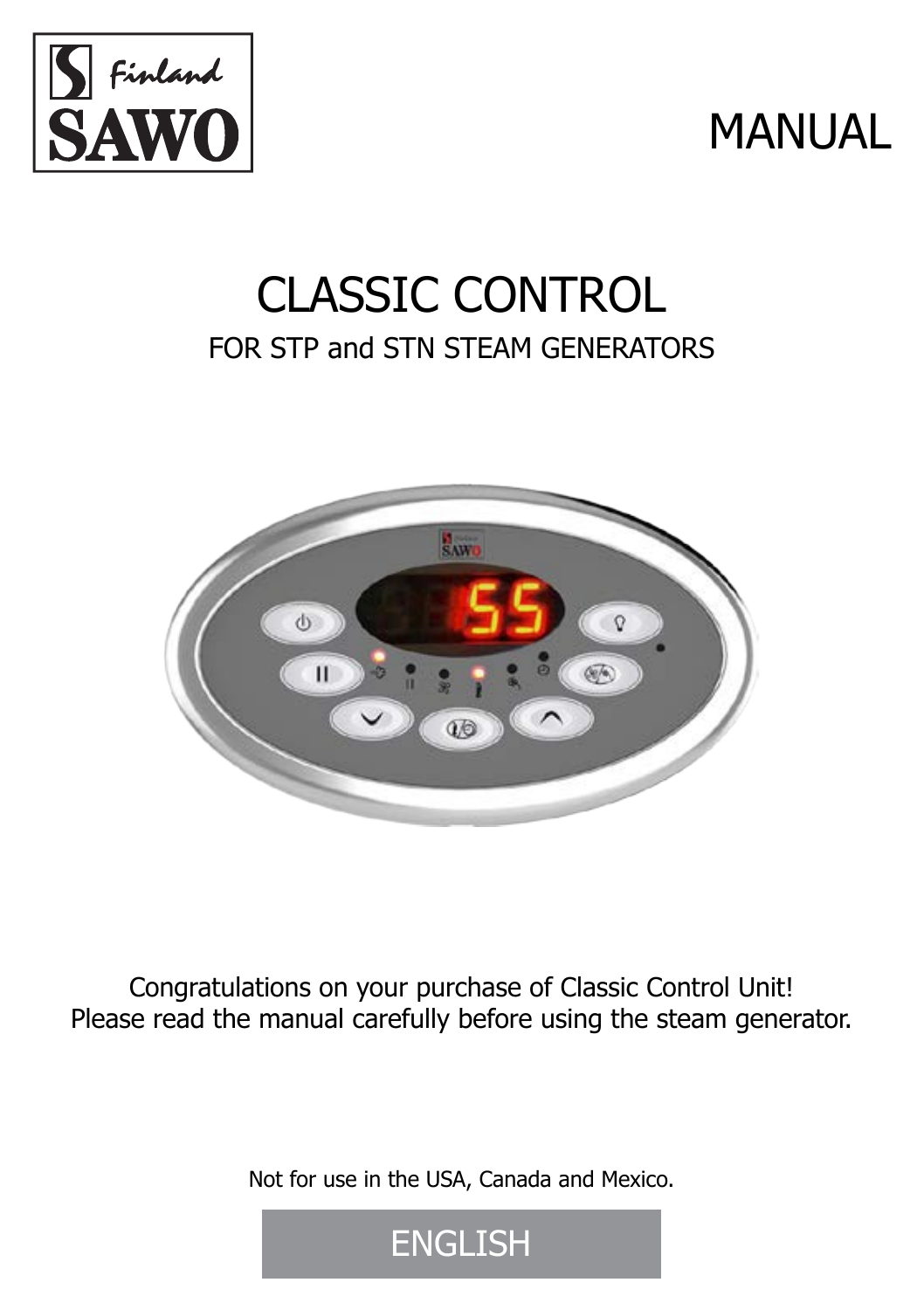### **TABLE OF CONTENTS**

| 10 |
|----|
|    |
|    |



READ THE MANUAL FOR ADDITIONAL IMPORTANT **INSTRUCTIONS** 



**COVERING THE HEATER CAUSES FIRE HAZARD**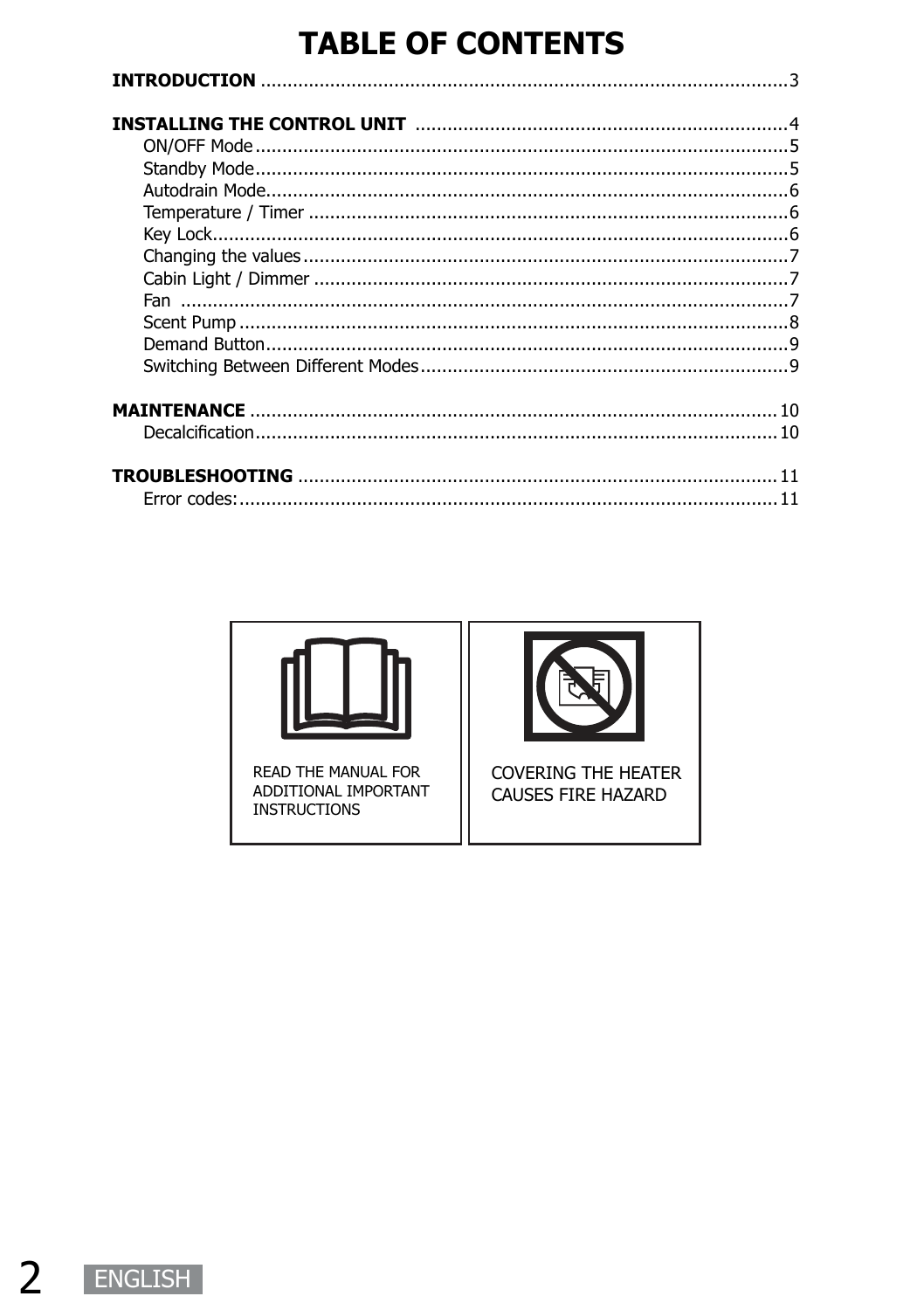## **INTRODUCTION**

There are four different operation modes in the unit: Off, On, Standby and Drain. The user can easily switch between different modes, making the steam bathing more convenient with less energy consumption.

To use steam room the control unit needs to be in the On mode. In the On mode, the steamer is active, the temperature in the steam room will be kept in the preferred, set temperature, with occasional discharge of steam.

However, if the steam room is not used constantly, the generator can be set to Standby mode. The water in the tank is kept warm, with minimal energy usage. The generator is able to produce steam shortly after the unit is switch back to On mode for the convenience of the users.

More details about the different modes and how to move between them can be found in the text and graph following.

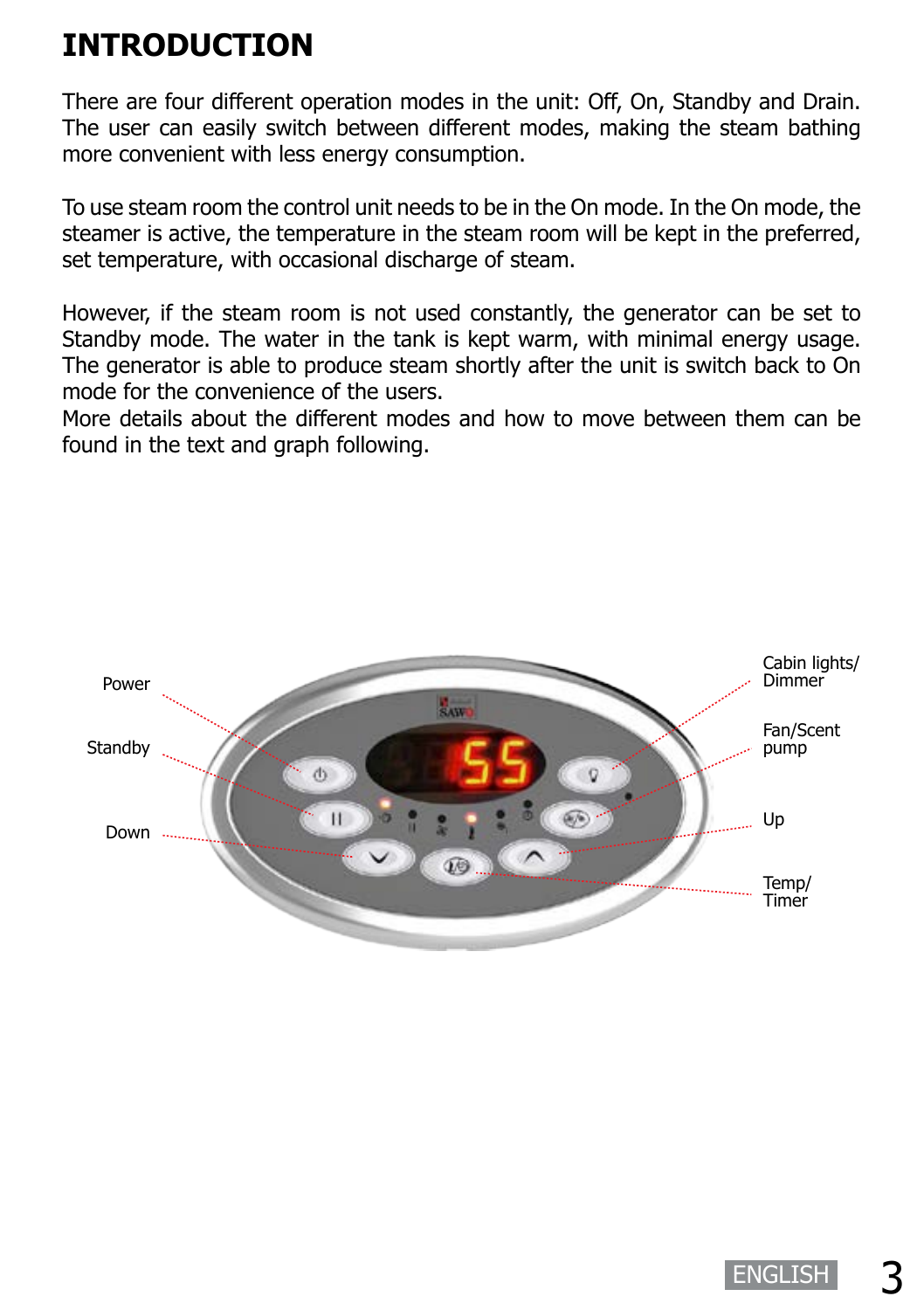## **INSTALLING THE CONTROL UNIT**

SAWO Steam Control sets the temperature of your steam room. Mount the steam control unit on an accessible area outside the steam room. It is recommended not to place the steam control near to showers or similar wet places.

Never attempt to modify or to fix the steam control. Ask your licensed technician or your nearest service centre for repair.

Before installation mains supply of the generator must be switch off from the circuit breaker.

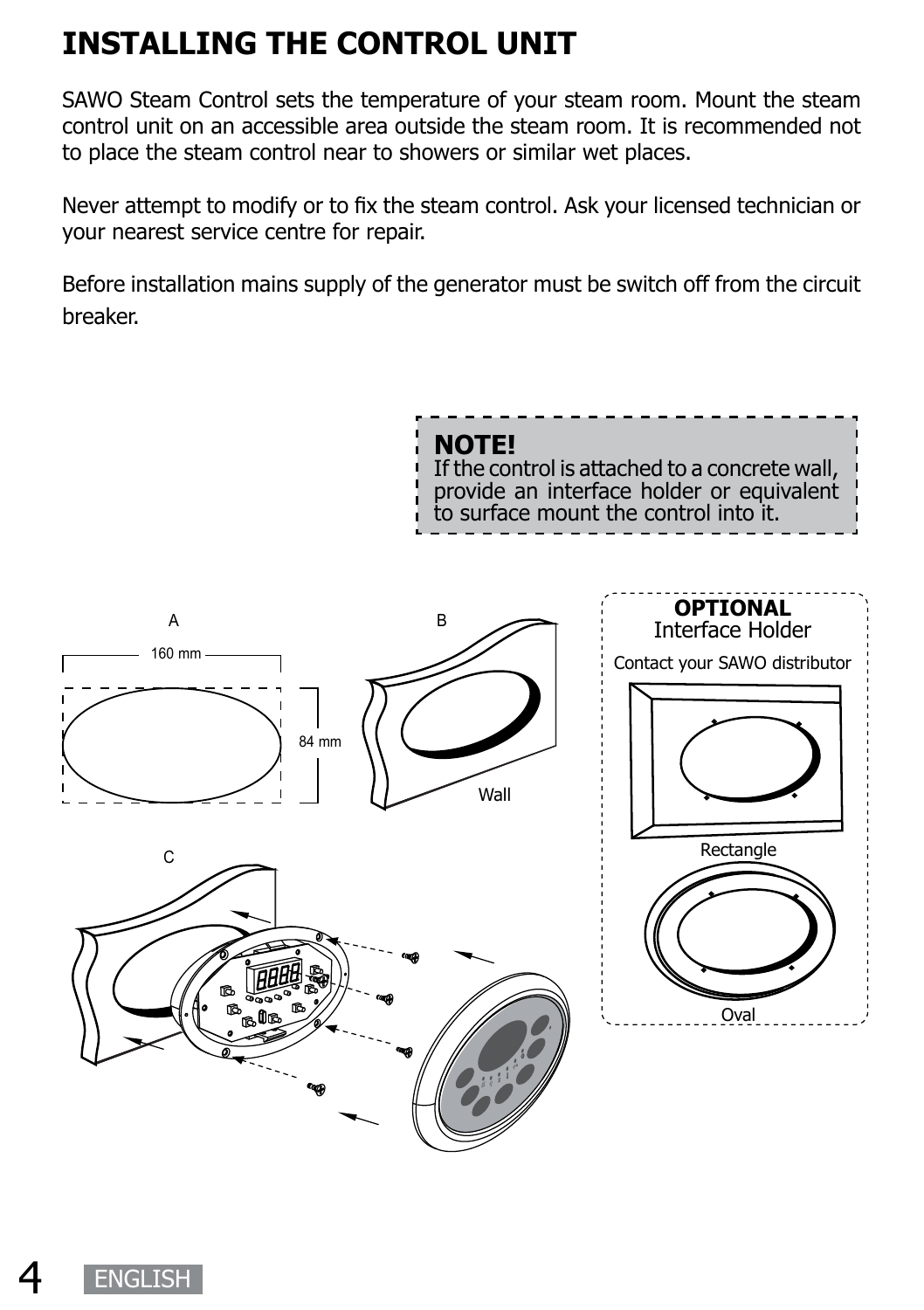#### **On/Off Mode**



When the power switch is turned "On" the software versions of the control board and the user interface will be displayed for 1 second each. Then the control unit will go to "Off" mode. In the "Off" mode, the display is blank.

The auto drain can be disabled or enabled in the "Off" mode. Press and hold the Up button, then press the Power button. The display will show "Adr oFF" or "Adr on" as feedback.

#### **On Mode**

For "On" mode press "Power" button.

First, the set steam room temperature is displayed blinking for 5 seconds. Then the user can change the following settings; session time, temperature and fan (not all the models have the same features), by pressing the corresponding button in the control unit. The up and down arrow buttons can be used to increase and decrease the values.

If no buttons are pressed for 10 seconds, the set temperature for the steam room will be displayed.

#### **Standby Mode**



During the standby-mode the water in the steam generator tank is kept hot. This minimizes the time to produce steam when generator goes to on-mode next time.

Standby-mode can be activated by any of the following methods when the unit is in on-mode:

- 1. Short press "Standby" button<br>2. Short press "Power" button
- Short press "Power" button
- 3. When session time expires.

In standby-mode text "Standby" is displayed altering with the remaining standby time. To change remaining time press "up" or "down" arrow buttons. If the time is changed during the first 5 minutes after the activation of standbymode, the time will be saved as a new default standby time.

To activate on-mode again short press the "standby" button.

To go off-mode:

- 1. Press "Power" button for more than 3 seconds.
- 2. Press "Standby" button for more than 3 seconds to activate autodrain process, after which the unit goes automatically off-mode. (If autodrain feature is not available the unit will go off-mode)
- 3. Wait until remaining standby time expires and autodrain process (if available) completes.

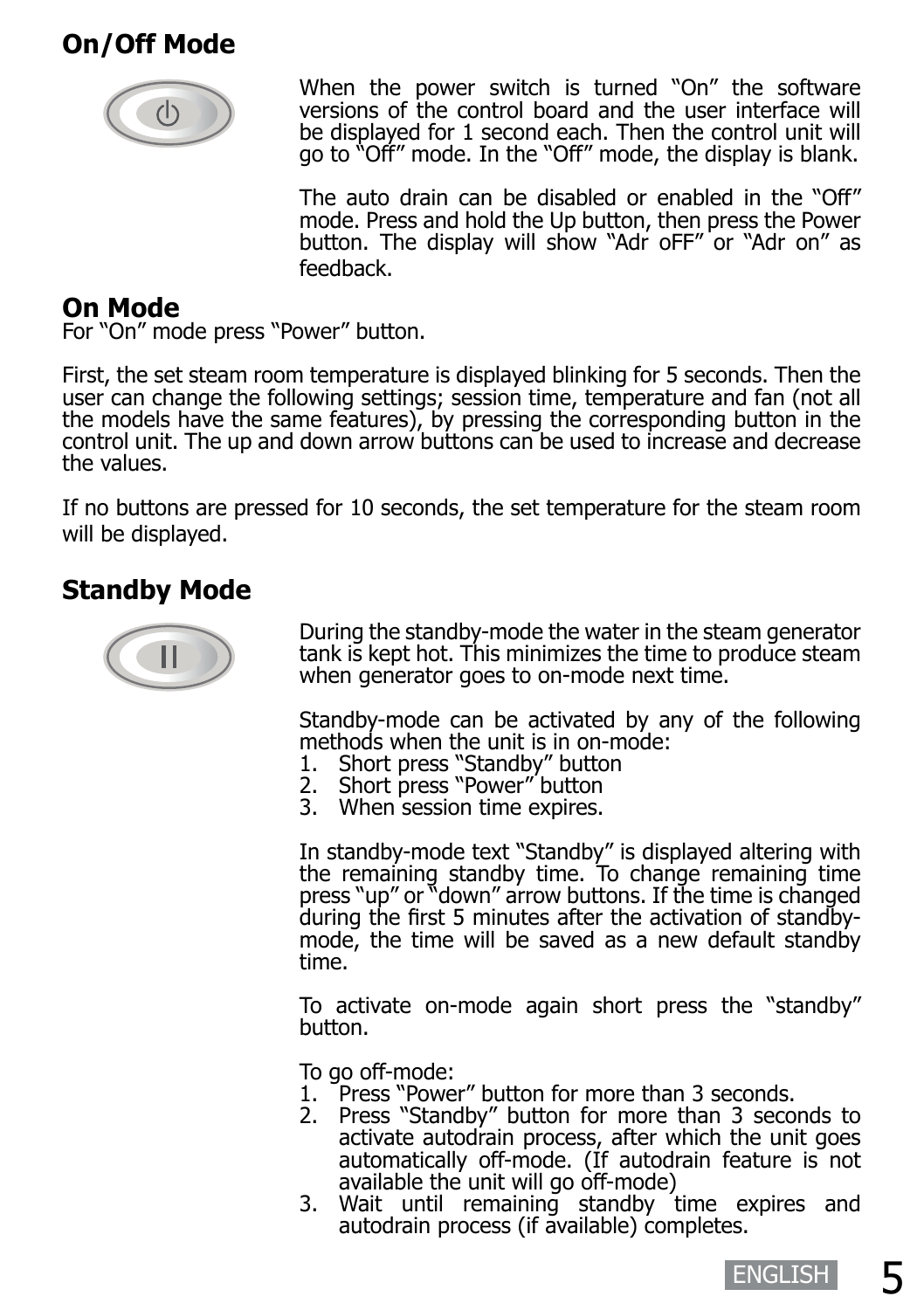#### **Auto drain Mode**

The auto drain feature automatically drains the water system after every use. The tank is flushed and will remain empty until the steam generator is used again.

After the Standby time runs out, control unit automatically goes to Autodrain mode. When the drain cycle is activated, the generator's tank will be filled first. The water inside the tank will be cooled down, so the valve can be opened, as the water is not boiling hot anymore.

The draining process will take about 10 minutes.

User can cancel auto drain process whenever the water level in the tank is at normal or below normal level by pressing "power" button for more than 3 seconds. To start Auto Drain in "On" mode press "Power" or "Standby" button followed by a long press (more than 3 seconds) of "Standby" button.

#### **Temperature / Timer**



The temperature/timer button can be used to switch between the temperature and session time.

When the steam generator is switched on, the set temperature at the steam room is displayed. It can be changed by pressing up and down buttons.

If the temperature/timer button is pressed, the remaining session time will be displayed. It can be changed by pressing up and down buttons. The session time will be saved as the default session time if it was changed within the first 5 mins from the beginning of "On" mode.

If the temperature/timer button is pressed again, the unit will return displaying the set temperature. In addition, if no buttons are pressed for 10 seconds, the set temperature of the steam room will be displayed.

#### **Key Lock**



Lock and unlock the key pad by pressing the up and down buttons at the same time for more than 5 seconds. A high beep will confirm the activation and the deactivation.

Only On/Off, Standby and Cabin light buttons are usable when the key pad is locked. If other buttons are pressed, "----" is shown in the display.

The key lock function is set automatically if it was left active during the previous operation.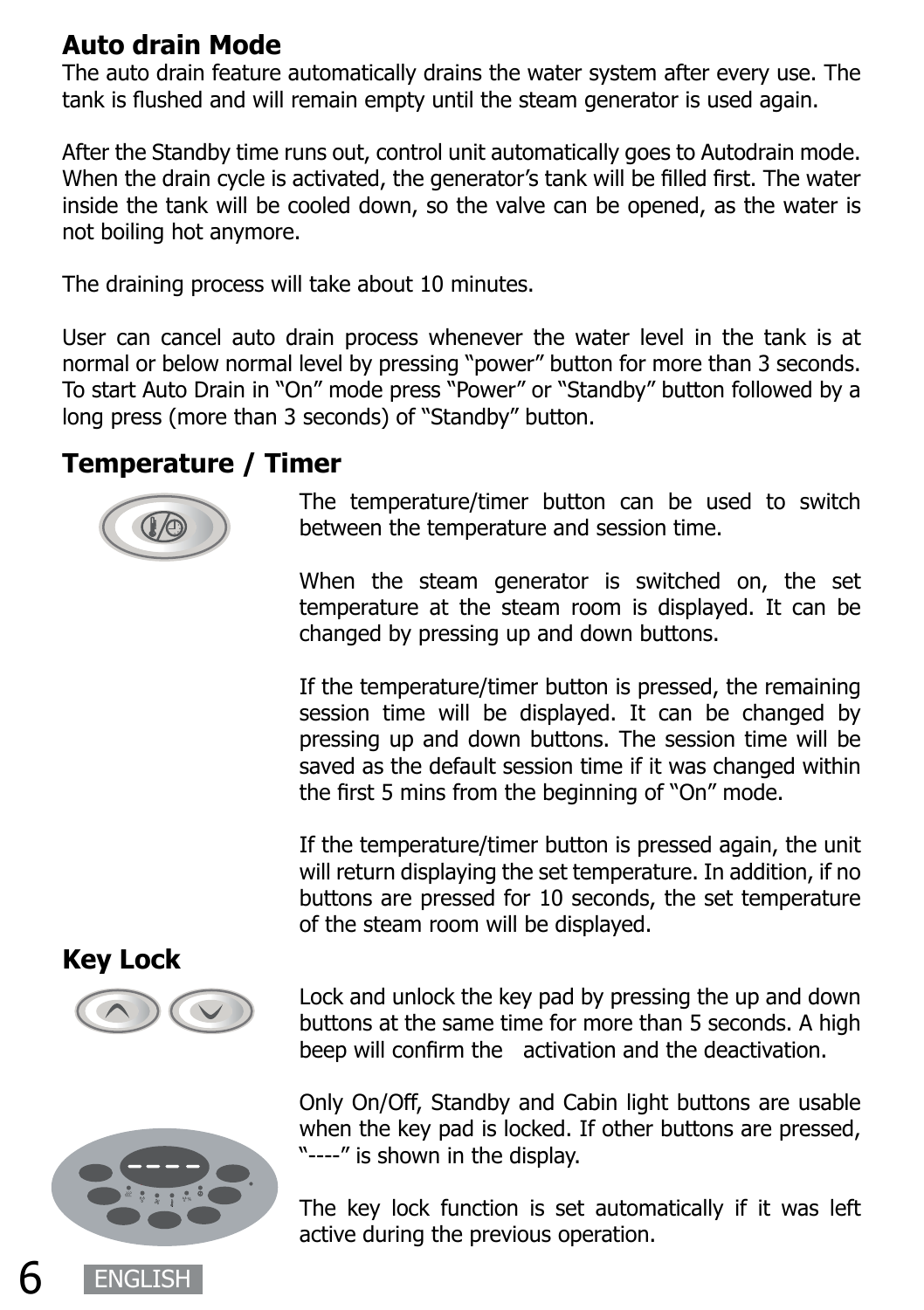#### **Changing the values**



Pressing the up or down button in the settings menu will in- or decrease the currently displayed value. A value cannot be in- or decreased above or below its maximum or minimum value, if it is tried low tone buzzer alarms the user.

The up and down buttons are repetitive. Holding the up or down button will cause the value to in- or decrease with an increased rate.

If no keys are pressed within 5 seconds, changes in the values are confirmed.

In the "On" mode, if no keys are pressed for 10 seconds, the display will automatically display the set temperature.

#### **Optional Features**

(Optional features are not available in every model)

#### **Cabin Light / Dimmer**



If the dimmer is not present and the cabin light button is pressed, it will switch the cabin light On/Off. When cabin light is ON red LED-indicator next to Cabin light button in the panel is lit.

If dimmer feature is available press "cabin light" button to turn cabin lights on and off. Light intensity value will be shown in the display and by pressing "up" or "down" arrows cabin light can be brighten or dimmed respectively.

If cabin lights are already turned on long press "cabin light" button to activate dimmer in order to change light intensity.

If no buttons are pressed within 5 seconds the last cabin light intensity value will be saved.

**Fan**



Fan can be operated in "On" and "Standby" modes. Long press (more than 3 seconds) "Fan/Scent" button in order to switch fan on/off.

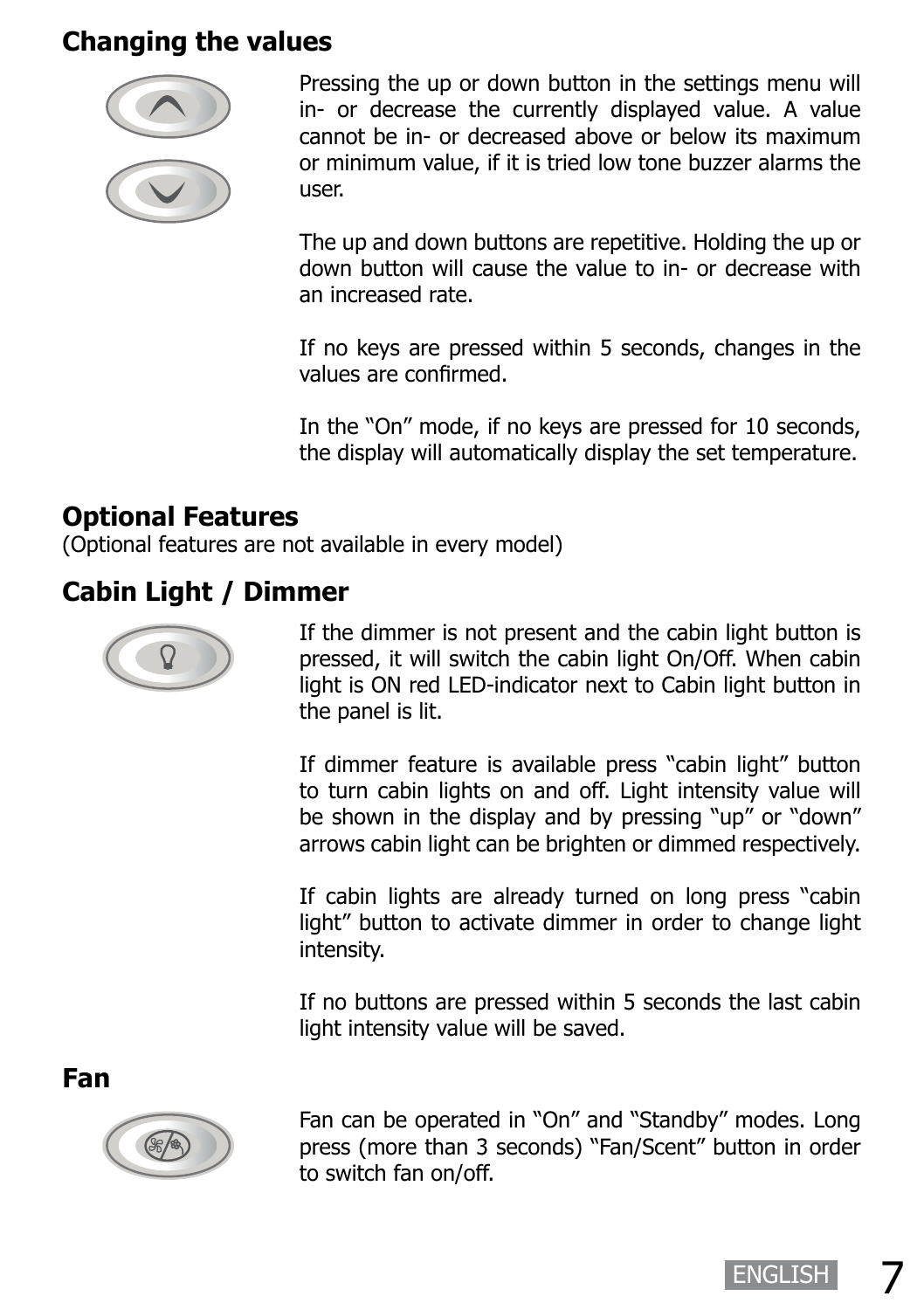#### **Scent Pump**



Before switching scent pump on make sure there is enough aroma in the aroma container. Never run the scent pump dry.

Scent pump can be operated in "On" mode only. In order to switch scent pump on/off short press "Fan/Scent" button. The Scent pump is allowed to be turned on only when the water in the tank is boiling.

Each time the scent pump is switched on the interval of the scent pump functioning is displayed. Interval can now be changed by pressing "up" or "down" arrow buttons between 1 (scent pump is activated every 20 mins) and 20 (pump on continuously). If no keys are pressed within 5 seconds, the previously displayed value will be shown again and the scent pump setting is saved.

If scent pump is on when the session time expires or the steam generator is turned off by pressing "power" button, scent pump will turn off too. Scent pump "on" and "interval" settings are saved and pump starts automatically on the next session.

To switch off the scent pump short press "Fan/Scent" button in "On" mode.

When the aroma oil is changed, check that the pipeline is not broken or it does not leak. It is also recommended to wash the fragrance container between changes, especially when using different fragrances.

The pump is easy to refill quickly: short press "Fan/Scent" button in "On" mode to activate interval value display. Press and hold "Up" arrow button to reach max. value 20 and scent pump will run continuously. It will take about 10 seconds for every 1 meter of pipeline for aroma liquid to reach the pump. As soon as the aroma liquid has reach the pump reset the pump functioning interval as preferred.

Use only fragrances meant for steam generator use. Follow the instructions in the fragrance packing.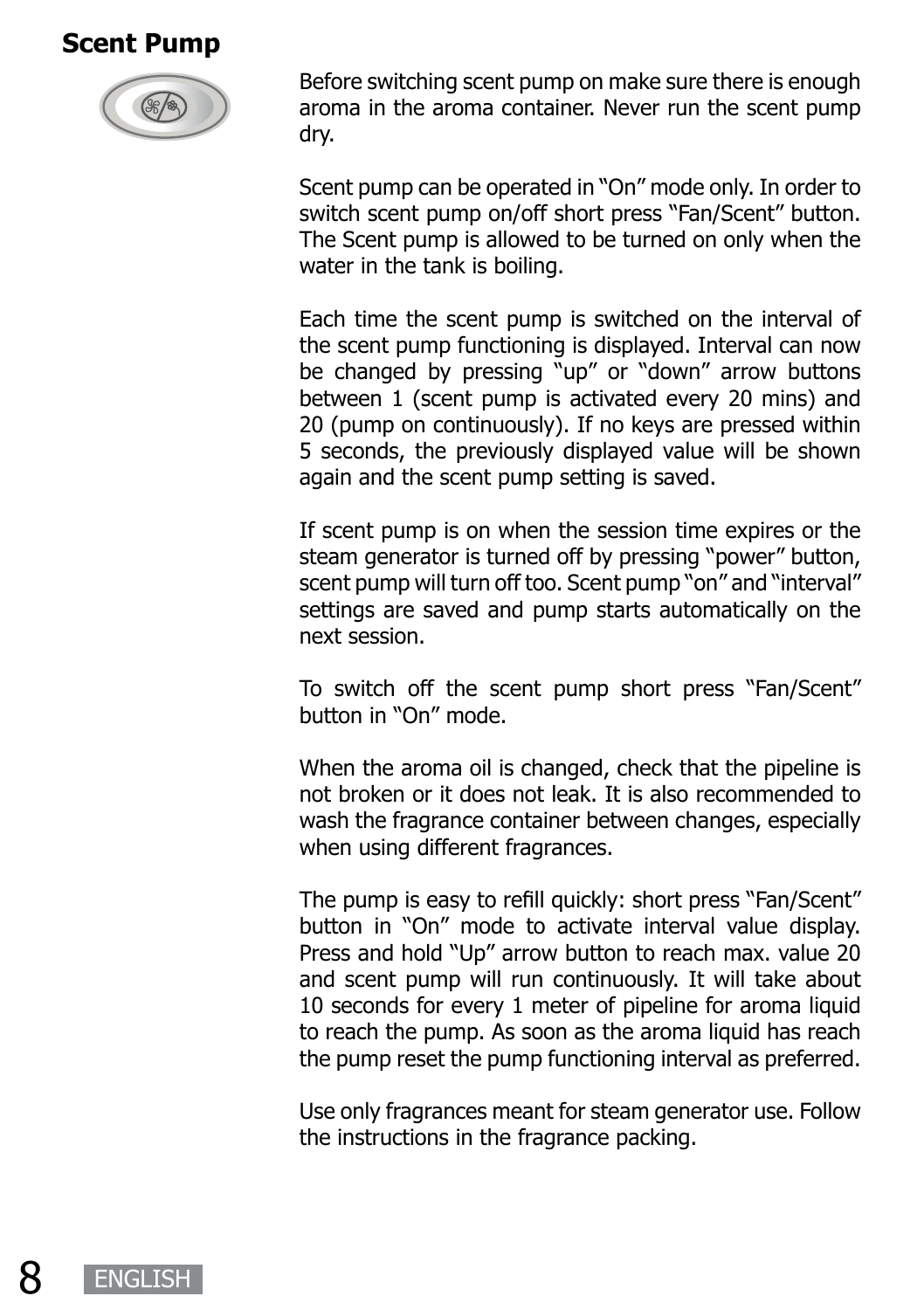#### **Demand Button**



A separate demand button can be installed on any desired location including inside the steam room. Press of the demand button will immediately release extra steam for 30 seconds.

Pressing the "Demand" button when the steam generator is in "Off" or Standby" mode will switch the control unit to "On" mode.

#### **Switching Between Different Modes**



- 1. Press On/Off button for more than 3 seconds.
- 2. Press On/Off button or demand button.
- 3. Press On/Off button for more than 3 seconds.
- 4. Press Standby button.
- 5. Press On/Off button or Standby button or when the session time expires.
- 6. Press On/Off button or Standby button or demand button.
- 7. Press On/Off button for more than 3 seconds or when the drain time expires.
- 8. Press Standby button for more than 3 seconds or when the session time expires.

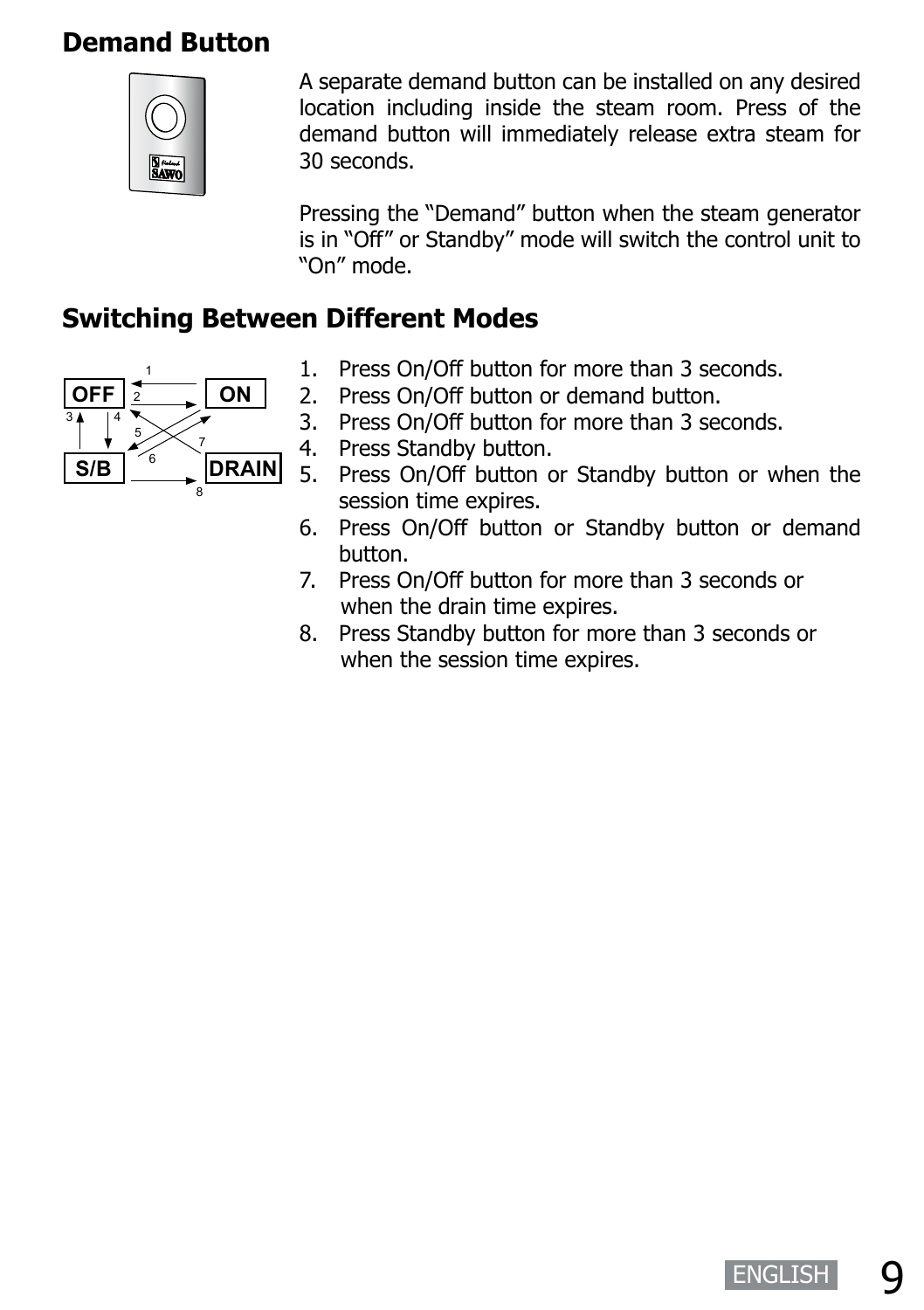## **MAINTENANCE**

#### **Decalcification**

Tap water contains impurities, for example lime, that can cause calcium deposit and block the internal parts of the steam generator. To prevent this and prolong the lifetime of steam generator it is recommended to have a water filter and water softener. They are connected to the water source of the steam generator's water inlet.

SAWO Decalcifying Solution can be used for decalcification. Follow these guidelines to perform preventative maintenance of the steam generator.





#### **STP Classic Control:**

- 1. Make sure that steam generator is OFF. Remove the cap of tee pipe in the over pressure valve piping. Pour the decalcifying solution into the tank. Return back the cap to its original position when done.
- 2. Turn ON the steam generator and wait until water inside the tank starts to boil. Let the solution boil for 5 minutes.
- 3.1 If standby mode is available:

Press shortly Standby button. Steam generator goes to standby mode and after time expires, water will be drained automatically. After draining screen goes to OFF state.

3.2 If standby mode is not available:

Turn OFF the steam generator. Let the solution stay in the tank 30 minutes and then drain manually by pulling lever down.

4. Fill and drain the tank with water two times more by switching ON and draining the steam generator.

Use Decalcifying Solution as follows:

| Steam<br>Generator<br>(kW) | Decalcifying<br>Solution<br>(ml) |
|----------------------------|----------------------------------|
| $3 - 7,5$                  | 250                              |
| $9 - 15$                   | 500                              |

For steam generators in commercial use (over 5 hours continuously daily) additional service plan is recommended twice a year. Please contact your service center for details.

#### **Frequency for decalcification:**

Unit dH where 1 dH is 10 mg calcium in 1 liter of water

 $<$  3 <sup>o</sup>dH = very soft water, decalcification every 500 operation hours 3-6 ºdH = soft water, decalcification every 100 operation hours 6-9 ºdH = hard water, decalcification every 50 operation hours  $9-18$  <sup>o</sup>dH = very hard water, decalcification every 30 operation hours

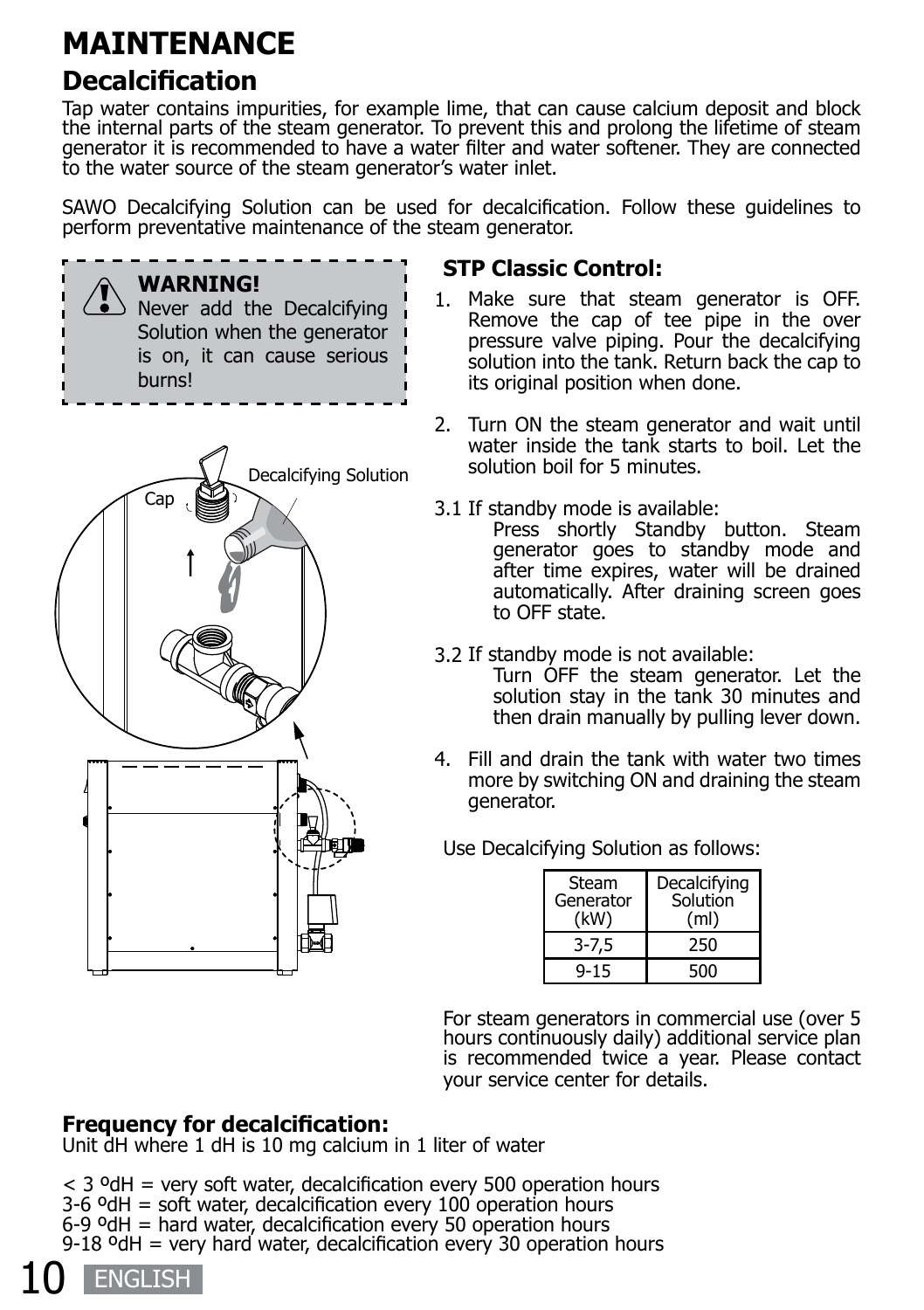## **TROUBLESHOOTING**

If an error occurs, the steam generator will be switched off. There will be a warning beep to alarm the user every 2 seconds. The code for the error will be displayed blinking in the control panel, see the table below.

Please note, only a qualified electrician or maintenance personnel are allowed to make the service operations and repairs!

If an error occurs in one of the slave units, error message is followed by slave number. For example: E1 -> S2 -> E1 ->S2... Pressing ON/OFF button disables the slave and rest of the generators can operate normally.

Possible errors are:

| Code           | Problem                                | Solution                                                                                                                                                                                                                                                 |
|----------------|----------------------------------------|----------------------------------------------------------------------------------------------------------------------------------------------------------------------------------------------------------------------------------------------------------|
| E1             | Temperature sensor 1<br>not connected. | Check the wire between the sensor and the<br>control unit.                                                                                                                                                                                               |
| E <sub>2</sub> | Temperature sensor 1<br>short circuit. | If there is no problem with the wires and they<br>are correctly installed, check the sensor.                                                                                                                                                             |
| E <sub>3</sub> | Temperature sensor 2<br>not connected. | If no problem can be found, contact the retailer.                                                                                                                                                                                                        |
| E4             | Temperature sensor 2<br>short circuit. |                                                                                                                                                                                                                                                          |
| E5             | Temperature fuse defect.               | Check the wire between the fuse and the control<br>unit. Fuse has probably overheated. The reason<br>for it needs to be discovered before using the<br>steam generator again. A new fuse is needed.<br>If no problem can be found, contact the retailer. |